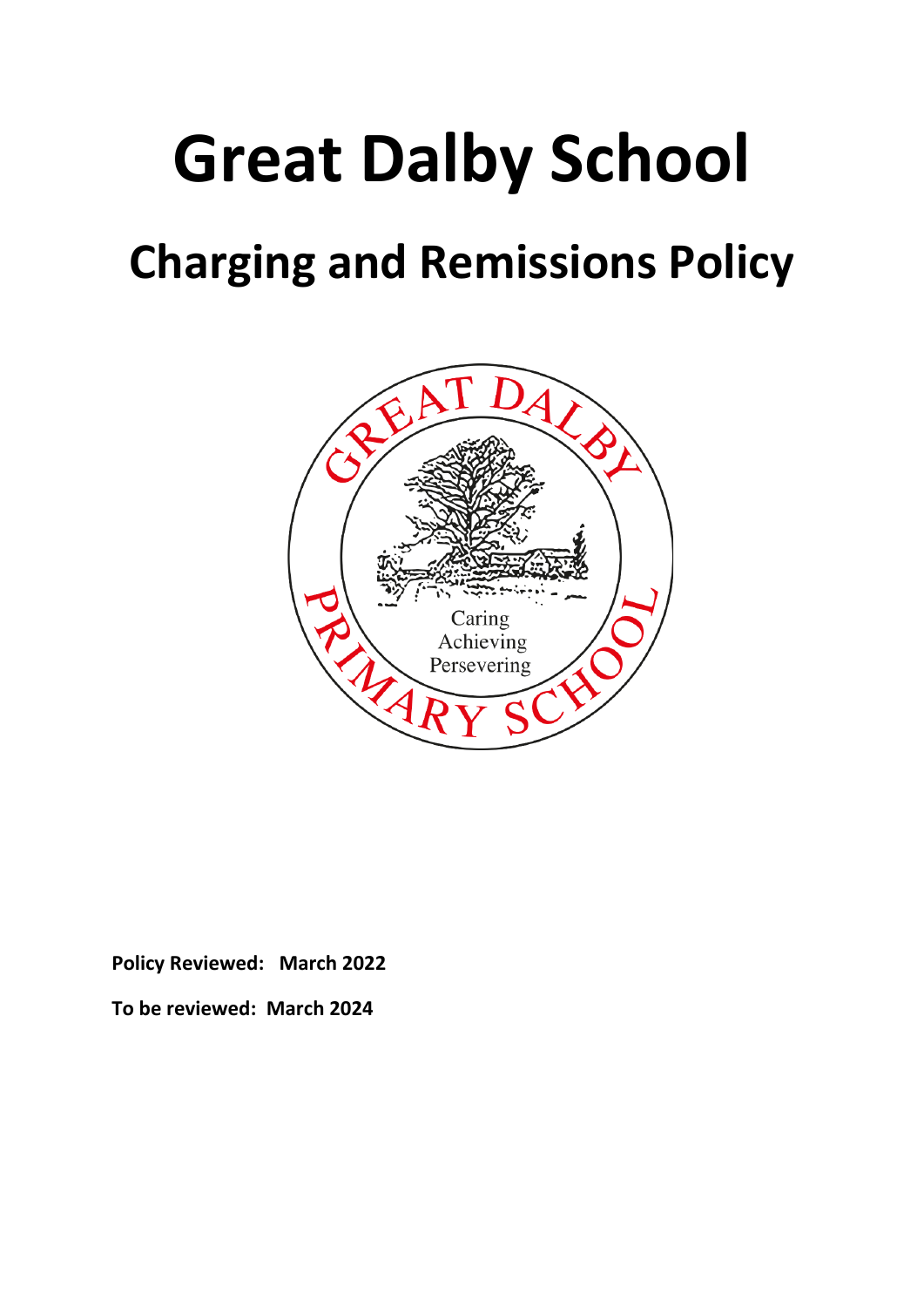### **Introduction**

All education during school hours is free. We do not charge for any activity undertaken as part of the National Curriculum with the exception of swimming.

# **Voluntary contributions for activities as part of the Curriculum**

When organising educational visits or workshop activities which enrich the curriculum and educational experience of the children, the school invites parents to contribute to the cost of the activity. All contributions are voluntary. If we do not receive sufficient voluntary contributions, we may cancel the activity.

If a parent wishes their child to take part in a school visit or event, but is unwilling or unable to make a voluntary contribution, the child is still allowed to participate fully in the visit or activity as long as parental consent has been given.

If appropriate funds allow, the school or FOGDS may pay a proportion of the costs in order to support a visit. Parents have a right to know how every visit is funded.

# **Music Tuition**

All children study music as part of the normal school curriculum. We do not charge for this. Extracurricular clubs such as choir is also without charge.

There is a charge for individual or group music tuition if this is not part of the National Curriculum. This charge is paid directly to the provider. We give information about additional music tuition at the start of each academic year.

#### **Swimming**

The school organises swimming lessons for all children throughout the year. Lessons take place in school time and are part of the national curriculum. We ask for a voluntary contribution to cover the cost of transport to and from the swimming pool, provision of a lifeguard/specialist teacher and hire of the pool itself. We inform parents when these lessons are to take place and we ask for their written permission for their child to take part in these.

#### **Optional Extra Activities**

(Activities which take place wholly or mainly outside school hours and are not required in order to fulfil statutory duties relating to the National Curriculum or to Religious Education).

It is the school's policy to charge for such activities organised by the school. The basis for calculating the charge will be proportionate for each participating pupil for travel, board and lodging, materials, books, equipment, entrance fees and insurance.

The following is a list of additional activities organised by the school, which require voluntary contributions from parents. This list is not exhaustive: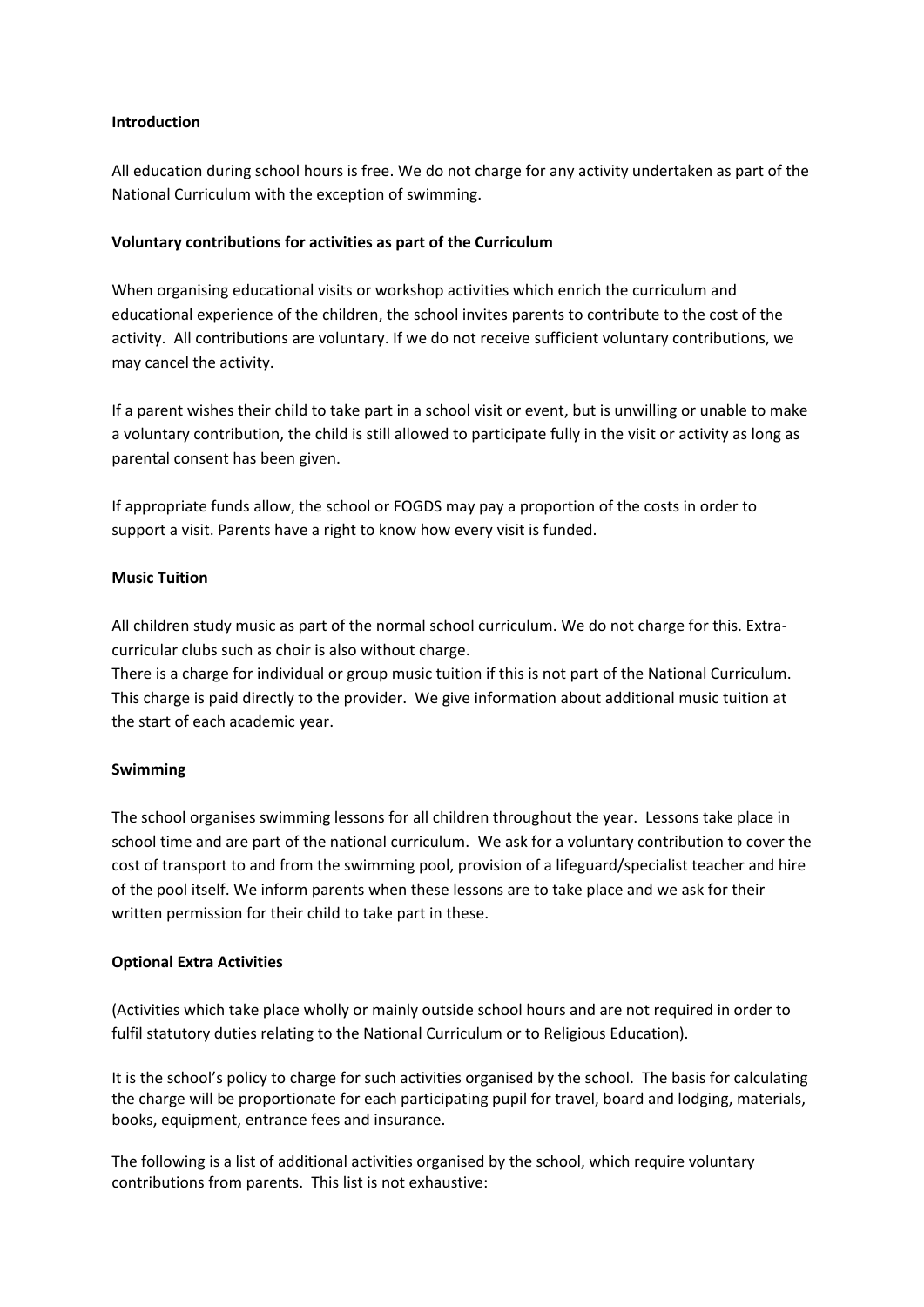- Sporting activities which require transport expenses
- Outdoor adventure activities
- Visits to the theatre
- School visits abroad
- Musical events

#### **Activities not run by the School**

When an organisation acting independently of the school arranges an activity to take place during school hours and parents want their child to join the activity, such organisations may charge parents.

#### **Residential Visits**

The school organises annual residential visits for children in Years 4 and 6. The cost of this visit includes; board and lodging, transport, materials, entrance to sites, materials and charges for activities experienced. The school's policy is for the school to cover the cost of any additional teacher time necessary to lead the visit or subsequent follow up work.

Where available, sponsorship will be provided for children of families on forms of income support or in special circumstances to enable them to take part in the option of their choice. This is stated clearly on letters and is dealt with discretely and in confidence by the head teacher. Parents will be given the option of a payment plan to spread the costs of the residential visit.

#### **Dinner Money**

Hot meals are available for all children at a cost per day. However, any pupil that is receiving the pupil premium will be eligible for free school meals via school food support. Since September 2015 there has been a legal obligation on schools to supply free school meals for all pupils in EYFS and KS1.

#### **Charging in Kind**

The cost of ingredients, materials, equipment etc. needed for practical subjects such as food technology or DT is budgeted for and borne by the school. However, the school may charge for or require the supply of ingredients and materials if the product is to be owned and taken home by the child afterwards eg. food products, models containing electrical equipment or batteries. The school will inform parents prior to activities, giving them the choice to pay for materials or purchase their own materials for the activity.

#### **Breakages and Fines**

The school reserves the right to ask parents to pay for the cost of replacing any item such as:

- Broken windows
- Defaced, damaged or lost text books
- Replacement reading or homework diaries
- Any item damaged as a result of unsatisfactory pupil behaviour.